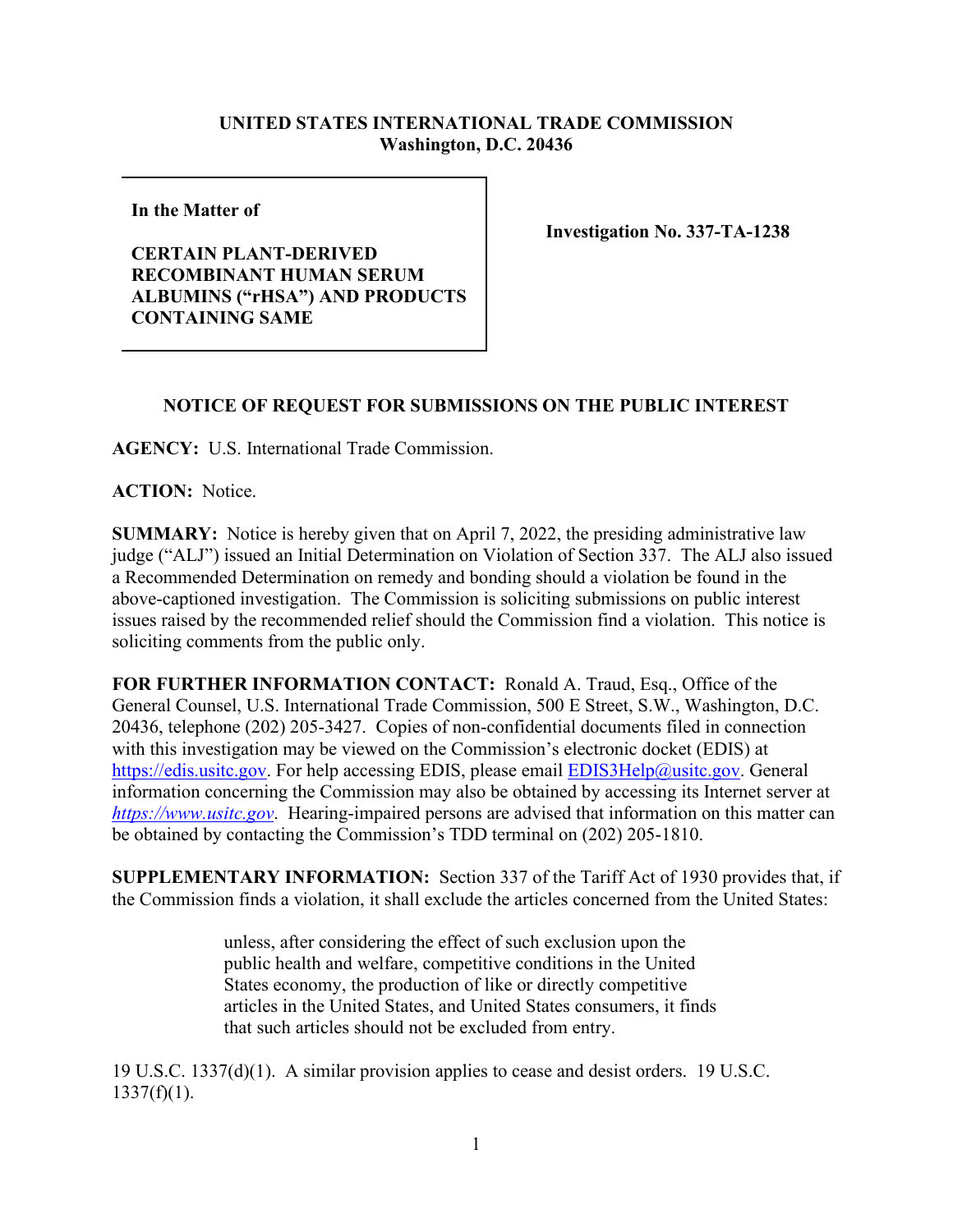The Commission is soliciting submissions on public interest issues raised by the recommended relief should the Commission find a violation, specifically: a limited exclusion order directed to certain plant-derived recombinant human serum albumins ("rHSA") and products containing imported, sold for importation, and/or sold after importation by respondents Wuhan Healthgen Biotechnology Corp. of Wuhan, China; Aspira Scientific, Inc. of Milpitas, California ("Aspira"); eEnzyme LLC of Gaithersburg, Maryland ("eEnzyme"); and ScienCell Research Laboratories, Inc., of Carlsbad, California ("ScienCell"); and cease and desist orders directed to Aspira, eEnzyme, and ScienCell. Parties are to file public interest submissions pursuant to 19 CFR 210.50(a)(4).

The Commission is interested in further development of the record on the public interest in this investigation. Accordingly, members of the public are invited to file submissions of no more than five (5) pages, inclusive of attachments, concerning the public interest in light of the ALJ's Recommended Determination on Remedy and Bonding issued in this investigation on April 7, 2022.Comments should address whether issuance of the recommended remedial orders in this investigation, should the Commission find a violation, would affect the public health and welfare in the United States, competitive conditions in the United States economy, the production of like or directly competitive articles in the United States, or United States consumers.

In particular, the Commission is interested in comments that:

- (i) explain how the articles potentially subject to the recommended remedial orders are used in the United States;
- (ii) identify any public health, safety, or welfare concerns in the United States relating to the recommended orders;
- (iii) identify like or directly competitive articles that complainant, its licensees, or third parties make in the United States which could replace the subject articles if they were to be excluded;
- (iv) indicate whether complainant, complainant's licensees, and/or third-party suppliers have the capacity to replace the volume of articles potentially subject to the recommended orders within a commercially reasonable time; and
- (v) explain how the recommended orders would impact consumers in the United States.

Written submissions must be filed no later than by close of business on May 9, 2022.

Persons filing written submissions must file the original document electronically on or before the deadlines stated above. The Commission's paper filing requirements in 19 CFR 210.4(f) are currently waived. 85 FR 15798 (Mar. 19, 2020). Submissions should refer to the investigation number ("Inv. No. 337-TA-1238") in a prominent place on the cover page and/or the first page. (*See Handbook for Electronic Filing Procedures,*